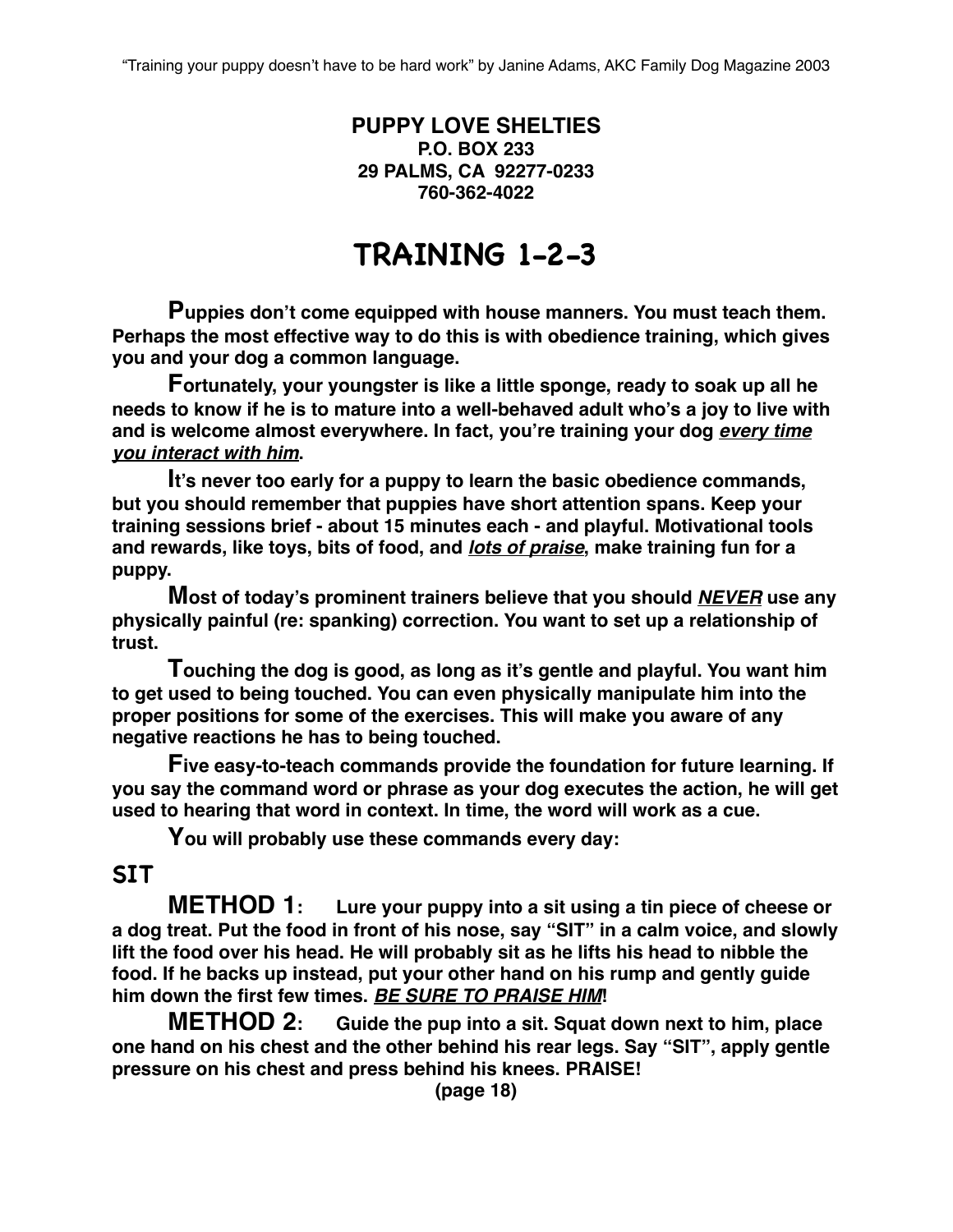#### **COME**

**This command could save your dog's life one day. Start in a quiet room. Squat down, open your arms, and say "Come", then praise immediately, on the assumption that he will obey. DON'T WAIT TO SEE WHAT HE WILL DO; set a positive tone.**

**When he comes,** *don't grab at him***. Instead, let him come to you, and lightly scratch his chest. If he is small enough, scoop him up and tell him how wonderful he is.**

**Practice this indoor, but in a safe, enclosed area. Make a game of it by hiding from your pup and calling him. Or walk away from him and quickly call him.**

**If he doesn't come, go slowly to him, put the leash on him, and guide him back to where you called him from, praising the whole time. This tells him that he has to do it but that you aren't angry. NEVER scold him if he comes too slowly, sa this will only teach him to avoid you in the future.**

#### **STAY**

**Have your puppy sit or stay at your side, then pivot around and face him. Command "STAY" and signal with your open palm in front of his face. Take a few steps away from your pup, but not so far that the leash becomes taunt, keep it loose.**

**After a few seconds, step back to him and place your foot on the leash as you stand close to him. This keeps him from jumping up as you bend down and calmly stoke him. Be sure you don't make the leash tight enough to cause any pressure on his collar.**

**To release him, use the word you have chosen as your signal to him (your "release word"). which might be "OK" or "g", and praise him enthusiastically**

**Only gradually should you increase the distance between you and your dog and the amount of time you ask him to stay. Do not train for distance at the same time as the initial stay.** 

**After you have added distance and your dog's stay is solid, you can add distractions. For example, have a friend stand nearby and bounce a ball. The puppy should not move out of the stay.**

**If your puppy does get up while in a stay, simply walk back to him, silently and calmly put him back into position, flash the hand signal, and walk away. Say nothing. If your puppy repeatedly breaks the stay, you're increasing the time or distance too quickly.**

#### **DOWN**

**METHOD 1: Begin with your puppy sitting next to you while you hold a treat in one hand. Rest your other hand on his shoulder blades and tell him (page 19)**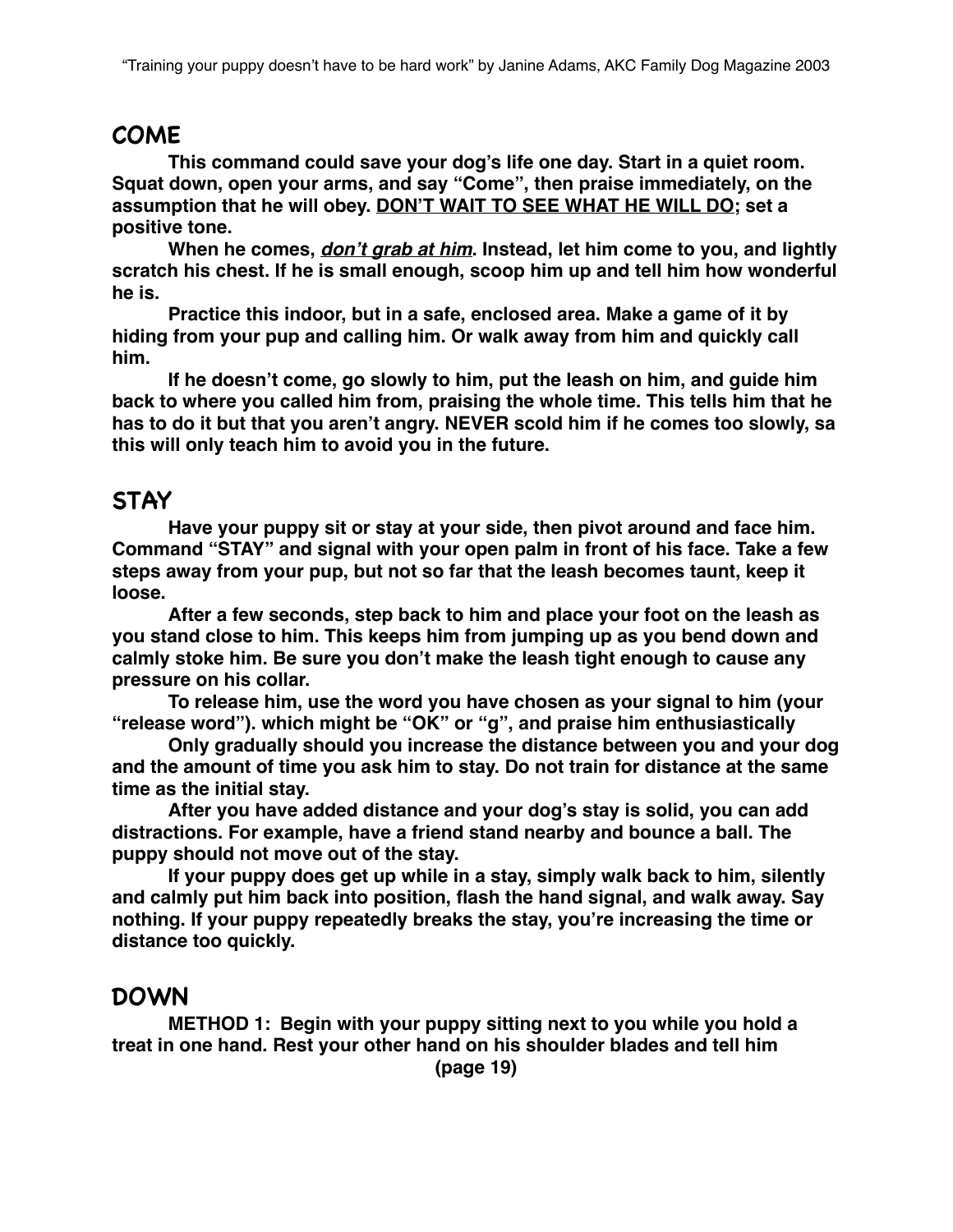**"DOWN". Slowly lower the treat straight down between his paws, then slowly pull it away (make a capital "L"). DO NOT FORCE HIM DOWN. Once he is down, praise him and give him the treat.**

**METHOD 2: Stand behind your puppy. Reaching forward, place your right hand on the pup's right shoulder blade. With your left hand, grasp the pup's left rear leg and tell him "DOWN". Gently encourage him to bend the leg.**

**Now lift his left front leg up off the ground and gently shift his weight to the left with your right hand. Gently place him on the floor and praise him exuberantly. You are guiding, not forcing your pup into this position. With extremely shy, fearful, or playful pups, who squirm, freeze, or become frightened by this, you are better off beginning with method 1.**

### **HEEL, OR WALKING ON A LEASH**

**Traditionally, when your dog heels, that means he is walking on your left, with the leash loose rather than taunt, and his head even with you knee.**

**Many current trainers prefer to say "Let's go" or "Forward" as the cue, rather than "Heel". And many do not believe that your dog must be even with your knee at all times, unless you're preparing for obedience competition. Still, you don't want him to get much ahead or behind you.**

**To begin training your dog to heel, hold the leash in your left hand and a toy or a treat in the right. Say "Let's go", and step off with confidence.**

**As you walk, hold your right arm across your body so the treat or toy is held above and slightly in front of your pup's head. Encourage him to look up at you by teasing him a bit with the toy or treat. To get and keep his attention, speak excitedly and perhaps bob your hand up and down.**

**When the pup looks up at you, praise him warmly. If he is distracted, squeak the toy, get his attention, and praise him. After the pup has given you 20 or 30 seconds of attention, give him the toy or treat. Play a bit, relax, then work again.**

#### **SHAKE (reprinted from an article in Fall/Winter - 2003 "You and Your Dog" magazine)**

**With your dog sitting, reach down and take hold of his right paw with your right hand. Raise his paw gently as you give your dog the "Shake" command. Lift until his paw is level with his chest, and then shake it gently as though you were shaking hands.**

**As soon as you've shown him what to do, praise him lavishly. Speak to him in an upbeat voice, stroke his head and reward him with a treat.**

**Repeat this exercise several times a day for about a week. Then switch to just reaching out for his paw. If your dog offers his paw, take it, shake it gently and reward him profusely.**